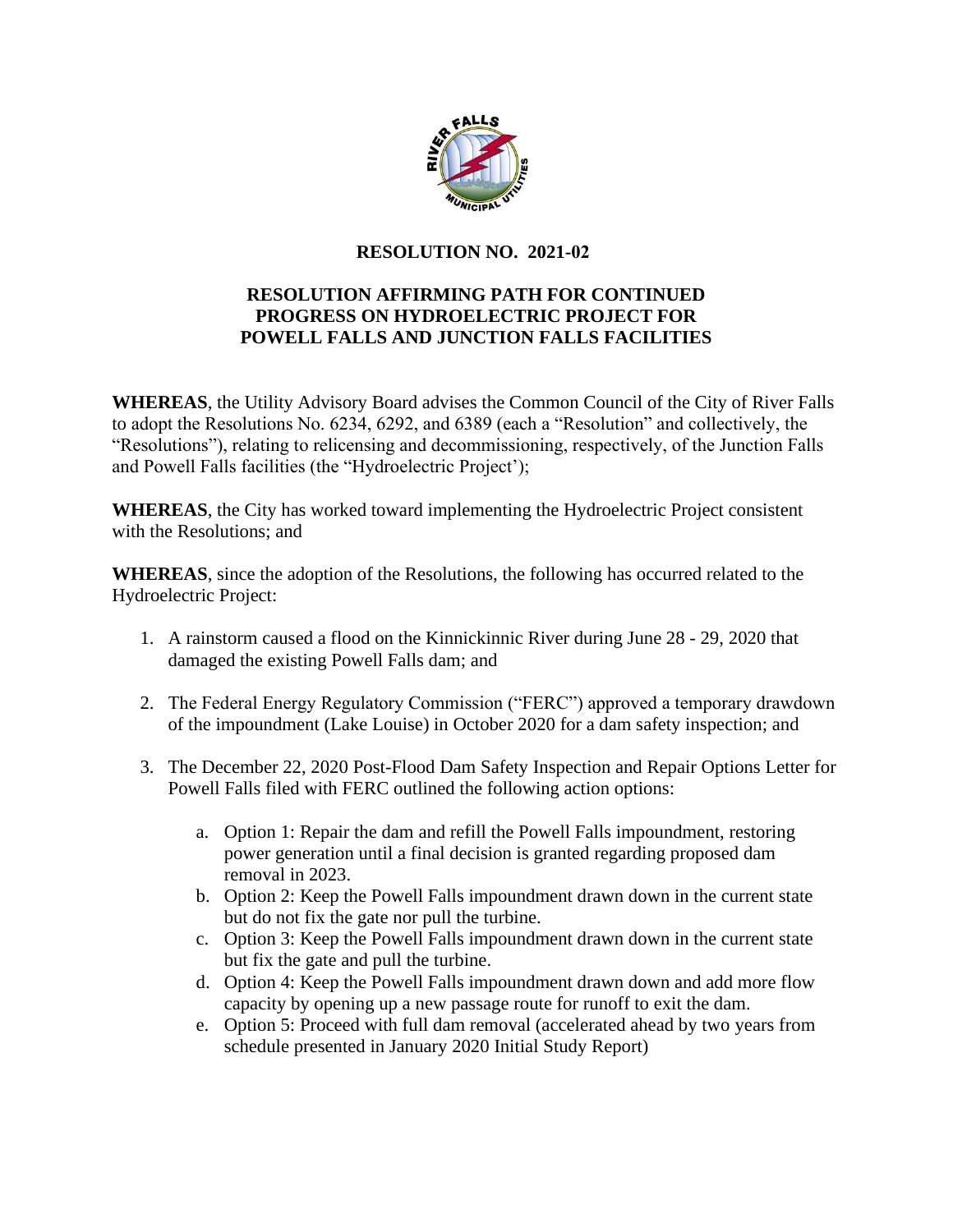- 4. The foregoing options were presented at a Joint Workshop with the Common Council and Utility Advisory Board on January 19, 2021. Staff suggested they were looking to proceed with Option 3, as it most closely aligned with previous project direction in light of the post drawdown conditions, further defined below:
	- a. Keep Lake Louise drawn down, fix the gate, and remove the turbine to enhance flow capacity.
	- b. Initiate sediment removal downstream of dam after approvals from state and federal agencies are granted.
	- c. Remove Powell Falls from the FERC license and decommission the project. Decommissioning will include turbine removal and decommissioning the powerhouse and appurtenant facilities, excluding dam removal.
	- d. Apply under state jurisdiction to remove the Powell Falls dam after FERC approves the removal of Powell Falls from the FERC license.
	- e. Site restoration is expected to be complete in 2026.

**WHEREAS**, a FERC amendment will be required for Option 3, as the impoundment will not be refilled, and power generation will not resume at Powell Falls, City of River Falls Municipal Utilities will file a FERC amendment application for the decommissioning of the Powell Falls Development and removal from the FERC license; and

**WHEREAS**, state and federal agency approvals will be required for sediment and dam removal, City of River Falls Municipal Utilities will work with agencies to obtain appropriate permits prior to initiating work in wetlands and waterways; and

**WHEREAS**, the added step of expenditure review for hydroelectric expenses was primarily to avoid spending more money on repairs than would be recouped in the short-term life of the lower dam; and in conjunction with outlined option 3, the lower hydro will be removed from service, the limitations in Resolution No. 6234 related to requiring Utility Advisory Board or Common Council approval for expenditures in the amounts below the typical purchasing policy may be removed.

**NOW, THEREFORE, BE IT RESOLVED**, that staff recommends that the Utility Advisory Board advise the Common Council of the City of River Falls to ratify and approve the actions which have occurred since the adoption of the Resolutions and further approves the following additional actions, as follows:

- 1. Maintaining the drawdown of Lake Louise.
- 2. Initiating the decommissioning and removal of the Powell Falls Development from the FERC license through a FERC amendment application.
- 3. Applying under state jurisdiction for removal of the Powell Falls dam.
- 4. The expenditure of the funds for the FERC Non-Capacity License Amendment with TRC Solutions and 2021 construction permit applications with Ayres Associates as noted in the memorandum is hereby authorized.
- 5. Expenditures beyond those authorized in this resolution will conform to City purchasing policies and budget procedures.